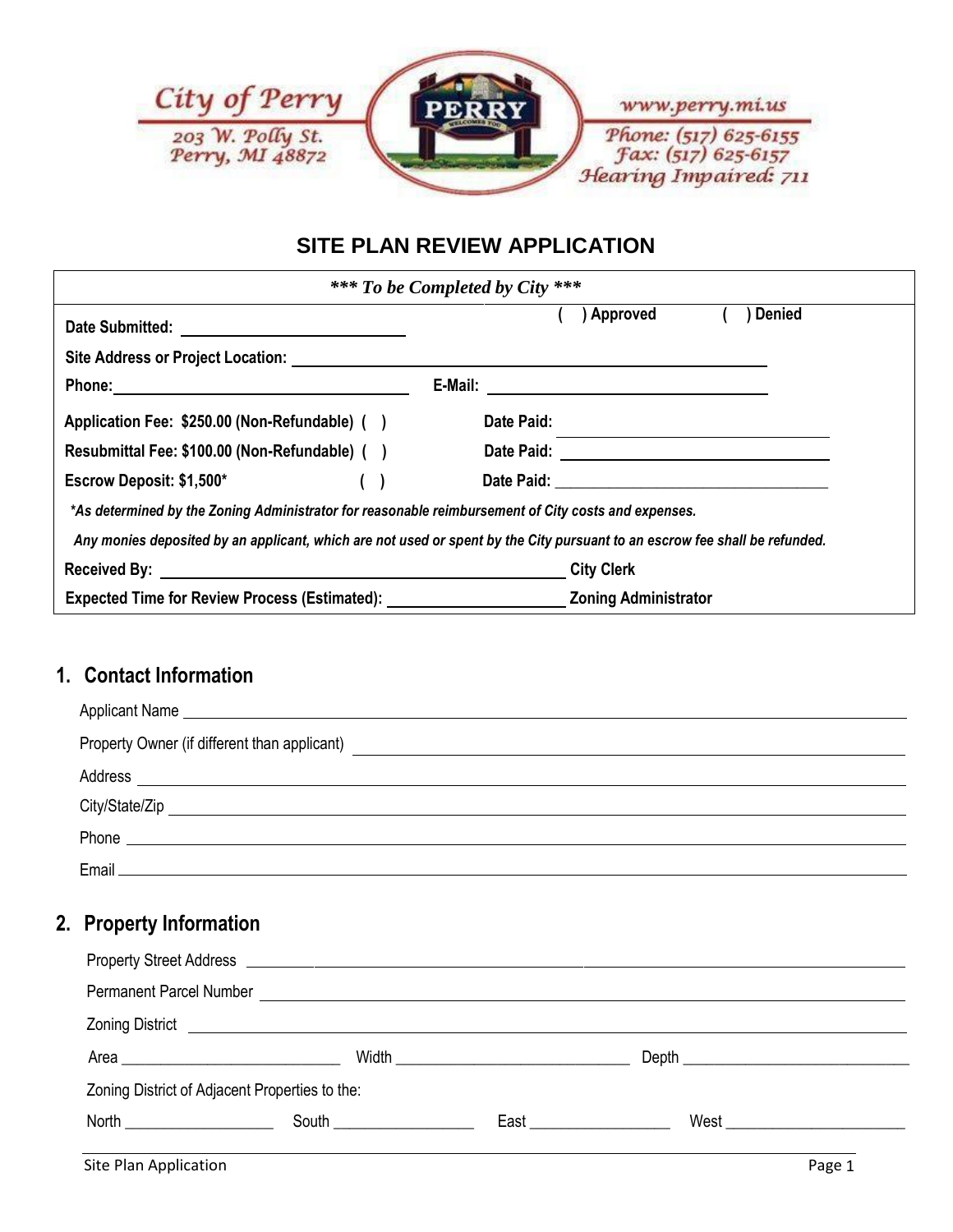#### **3. Project Information**

 Current Uses(s): \_\_\_\_\_\_\_\_\_\_\_\_\_\_\_\_\_\_\_\_\_\_\_\_\_\_\_\_\_\_\_\_\_\_\_ Proposed Use(s): \_\_\_\_\_\_\_\_\_\_\_\_\_\_\_\_\_\_\_\_\_\_\_\_\_\_\_\_\_\_\_\_\_\_\_\_ ( ) New Construction ( ) Change of Use ( ) Addition to existing structure ( ) Additional use **Type of Development (check all that apply): Check the appropriate use and fill in the related blank:** ( ) Site Condominium  $($  ) Attached Residential  $($   $)$  Commercial ( ) Office Gross Floor Area \_\_\_\_\_\_\_\_\_\_\_\_\_\_\_\_\_\_

 $($  ) Industrial

#### **4. Supplemental Reviews and Applications**

| Does this project involve a Special Land Use?                                                                            | $( )$ Yes $( )$ No |  |
|--------------------------------------------------------------------------------------------------------------------------|--------------------|--|
| Will this project require a Variance?                                                                                    | $( )$ Yes $( )$ No |  |
| Does this property fall within the Natural Features<br><b>Overlay District?</b>                                          | $( )$ Yes $( )$ No |  |
| Does this project require a performance guarantee<br>as specified in Chapter 17, Section 17.04 of the<br>City Ordinance? | Yes                |  |
|                                                                                                                          |                    |  |

NOTE: If responding 'Yes' to any of the above, Site Plan Review may be suspended until any required supplemental applications are completed and submitted. All applications can be found online or at the City Clerk's office.

| Number of Units  |
|------------------|
| Number of Units  |
| Gross Floor Area |
| Gross Floor Area |
| Gross Floor Area |
|                  |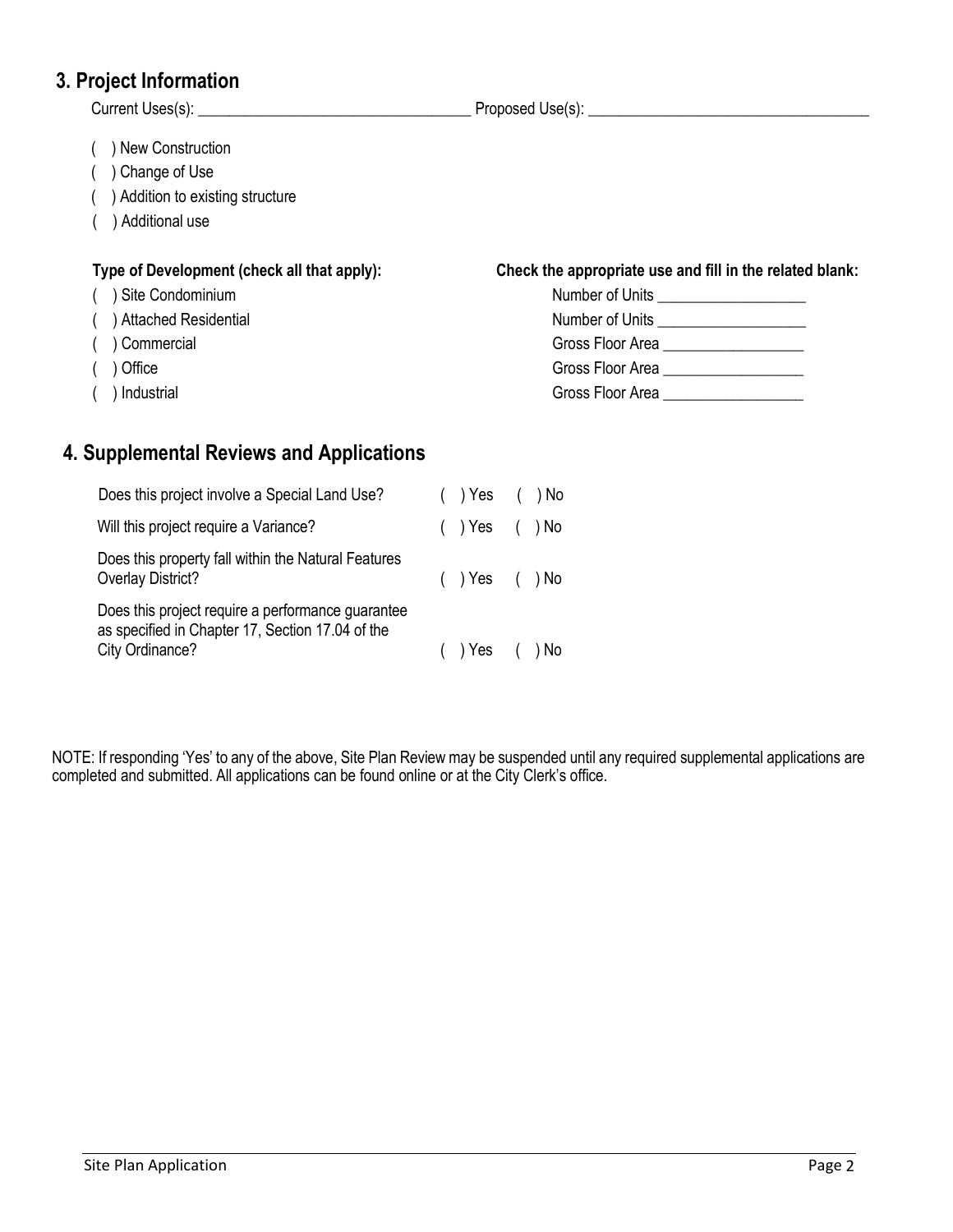### **5. Application Procedure**

The completed Concept and Final Site Plan, with all elements to be turned in to the City Clerk to commence the review process, shall include all of the following information:

- **( ) Completed Plan.** A completed concept or final site plan including all elements as specified in Chapter 14, Table 14.03, of the City of Perry Zoning Ordinance.
- **( ) Submission Checklist.** Confirmation that all submission requirements have been met, see following page.
- **( ) Project Narrative.** A narrative describing the project elements and improvements as specified in Chapter 14, Table 14.03, of the City of Perry Zoning Ordinance.
- **( ) Application Form and Fees.** A completed application form and application fee and escrow deposit are required with the initial submittal. As established in Section 14.04 of the Zoning Ordinance, the Site Plan Review Fee can be found in the City of Perry Fee Schedule.
- **( ) Proof of Ownership**. Current proof of ownership of the land to be utilized or evidence of a contractual ability to acquire such land required.
- **( ) Copies.** At the time of initial submittal, ten (10) folded or rolled copies of plans that comply with the above criteria will be given to the City Clerk. At the time of final submittal, fifteen (15) sets of 11" x 17" plans and an electronic .pdf are required.
- **( ) Supplemental Applications.** If applicable.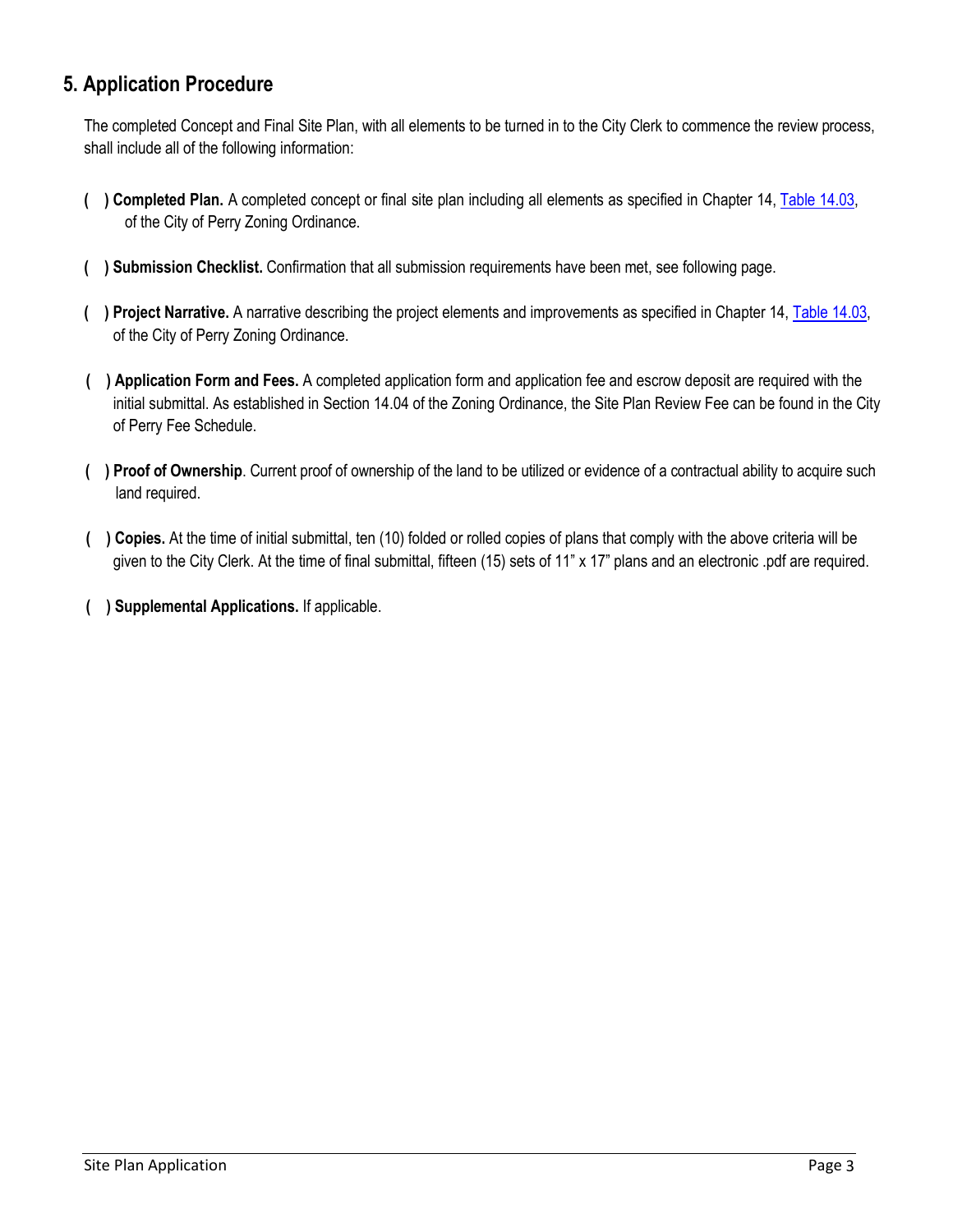## **Site Plan Submission Requirements**

All preliminary and final site plans shall include the following:

- 1. A general location sketch showing at a minimum, properties, streets, and use of land within 1/2 mile of the area.
- 2. Legal description of the subject property.
- 3. North arrow and plan scale.
- 4. Name and address of the property owner or petitioner and ownership interest.
- 5. Name, address, and seal of the person and/or firm who drafted the plan and the date on which the plan was prepared.
- 6. Existing zoning and use of all properties abutting the subject property.
- 7. All buildings, parking, easements, and driveways within 100 feet of all property lines.
- 8. Existing and proposed uses, buildings, and structures.
- 9. Property lines and dimensions.
- 10. Existing adjacent streets and proposed streets.
- 11. Parking lots and access points.
- 12. General location of utilities, storm water management features, septic systems and wells.
- 13. Location of proposed buffer strips or screening.

All final site plans shall additionally include the following:

- 17. Property lines for each site condo unit or lot shown and dimensioned.
- 18. Buildable area for proposed structures (i.e. setbacks and yards shown) on the subject property for each lot or site condominium unit.
- 19. Specifications for and location of existing and proposed utilities.
- 20. All existing and proposed drives (including dimensions and radii), acceleration/deceleration lanes serving the site and cross-sections of internal roads serving the development.
- 21. Location and specifications for curbing, parking areas (including the dimensions of a typical parking space and the total number of parking spaces to be provided), fire lanes, and unloading areas.
- 22. Location and size of all surface water drainage facilities including storm event data.
- 23. All existing vegetation noted to be protected and a detailed landscaping plan including data on species, number and size of plant materials to be used.
- 24. Location of profiles of all proposed fencing and walls.
- 14. General topographical features at contour intervals no greater than 5 feet.
- 15. Significant natural features; and other natural characteristics, including but not limited to open space, wetlands, stands of trees, landmark trees, brooks, ponds, floodplains, hills, slopes of over 15%, and similar natural assets or hazards.
- 16. Narrative providing written text describing in general terms:
	- a) The overall objectives of the proposed development.
	- b) Size (in acres) of the subject property and approximate number of acres allocated to each proposed use and gross area in building, structures, parking, streets and drives, and open space.
	- c) Dwelling unit densities by type, if applicable.
	- d) Proposed method of providing sewer and water service, as well as other public and private utilities.
	- e) Anticipated grading and filling and proposed method of storm water management.
- 25. Location of all solid waste disposal facilities, including recycling, and screening.
- 26. Location and specifications for existing or proposed outside, above or below ground storage facilities for hazardous materials.
- 27. Dedicated open space, marked, described and a recordable form to protect such lands in perpetuity.
- 28. Exterior lighting showing area of illumination (via a photometric chart) and indicating the type and height of fixture to be used.
- 29. Any signs not attached to the building(s).
- 30. Elevation drawings of proposed buildings.
- 31. Location and specifications for trails and sidewalks.
- 32. Development agreement (as appropriate).
- 33. Easement descriptions and dedications.
- 34. Approved road names (as appropriate).
- 35. Detailed landscape plan, including method of protecting existing vegetation, species, listing, and sizes for new landscaping materials, profile of proposed buffer strips, screening, fence design, and timing of landscaping improvements.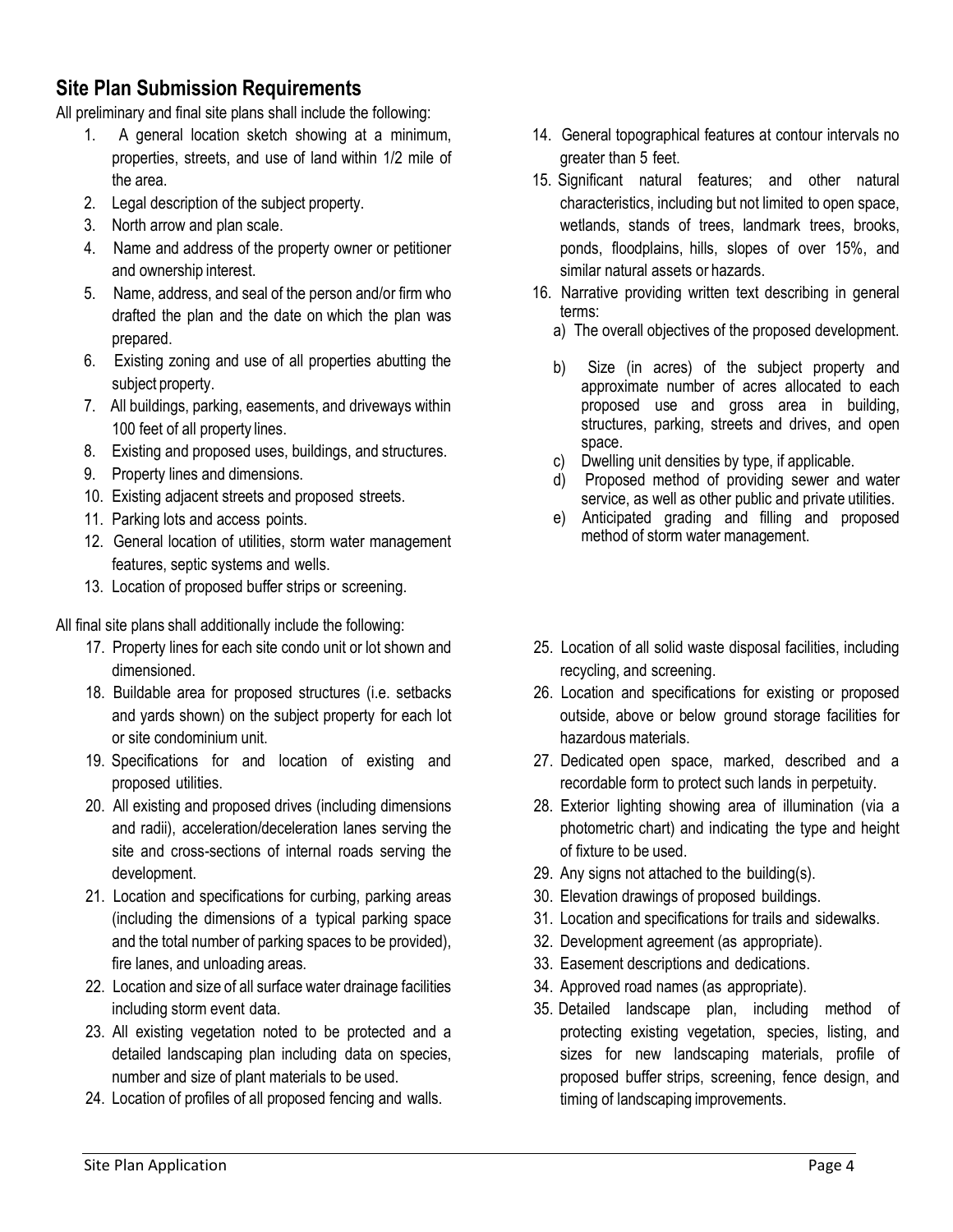#### **6. Affidavit**

I hereby certify that all work performed under this permit for which the application is made will conform with the Zoning Ordinances of the City of Perry, Shiawassee County Zoning Ordinances, and the laws of the State of Michigan. By signing below, the applicant confirms that all site plan requirements as set forth on the previous page have been met.

I, 1. 2008 (applicant), do hereby swear that the information given herein is true and correct.

Signature of Applicant Date

I, the contract of the City of Perry officials, staff, and in the City of Perry officials, staff, and consultants to go on the property for which the above referenced site plan in proposed for purposes of verifying information provided on the submitted application.

Signature of Property Owner Date

# **Fees (Non-Refundable)**

*Note: Additional Fees may be Applicable for Services rendered during the Review Process as specified in Chapter 17, Section 17.03 of the City Zoning Ordinance.*

| <b>Engineer Review</b>       | N/A | <b>Special Land Use</b>      | N/A |
|------------------------------|-----|------------------------------|-----|
| <b>Public Works Review</b>   | N/A | Variance                     | N/A |
| <b>Attorney Consultation</b> | N/A |                              |     |
| <b>Fire Department</b>       | N/A | ) Additional Resources/Fees: | N/A |
| <b>Building Inspector</b>    | N/A |                              |     |
|                              |     | <b>Total Fees</b>            | N/A |

#### *\*\*\* To be Completed by City \*\*\**

|                                                                              | <b>Zoning Administrator</b> | Date: _______________________ |
|------------------------------------------------------------------------------|-----------------------------|-------------------------------|
| <b>Comments: See Attached</b>                                                |                             |                               |
|                                                                              |                             |                               |
| Planning Commission Approval: ( )Planning Commission Denial: ( )See Attached |                             |                               |
| Approved with Specified Conditions: ( )See Attached                          |                             |                               |
| Approved with Specified Exceptions: ( )See Attached                          |                             |                               |